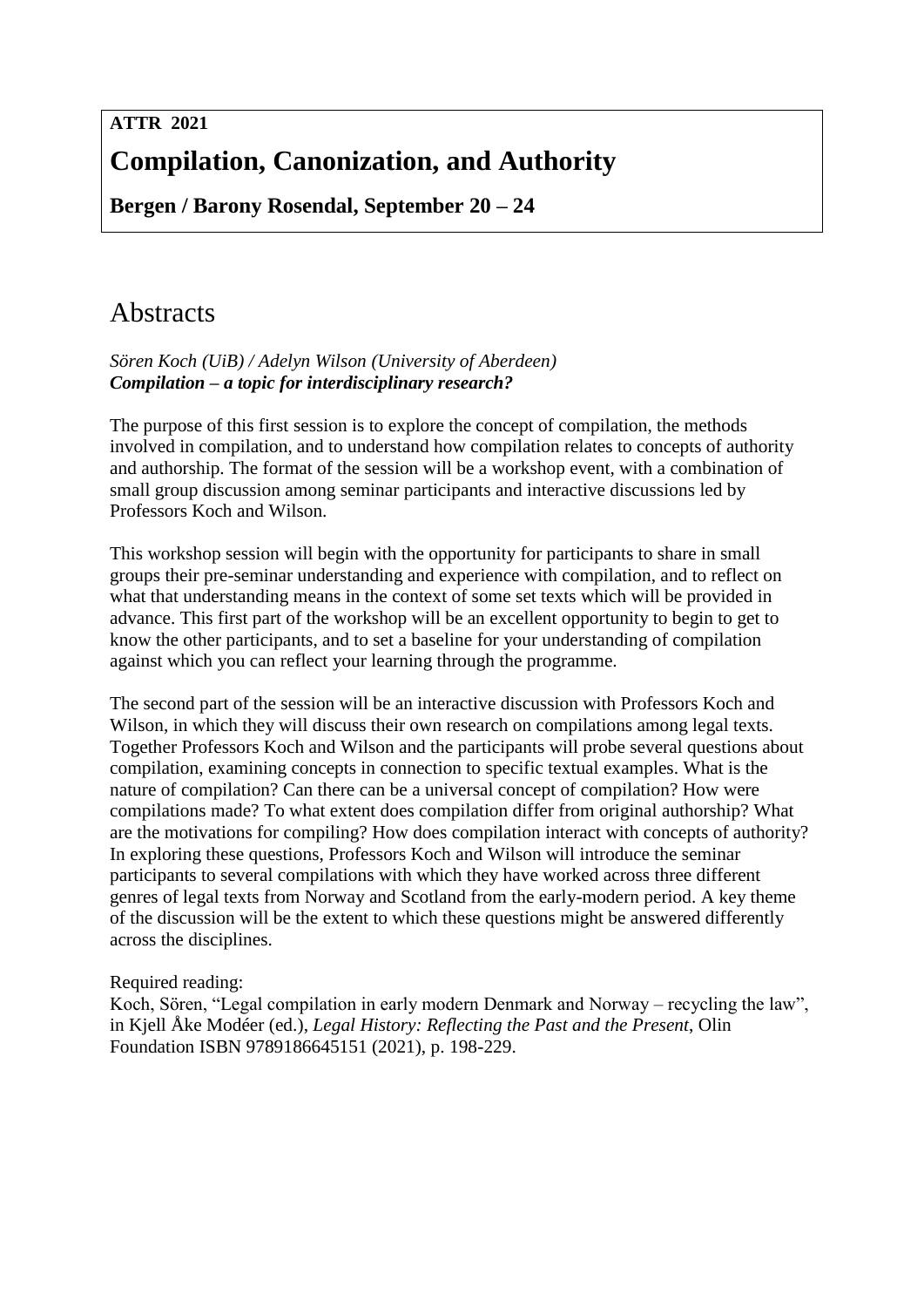### Recommended reading:

Hirschi, C. (2013). " Compiler into Genius. The Transformation of Dictionary Writers in Eighteenth-Century France and England". In *Scholars in Action*. Leiden, The Netherlands: Brill. doi: [https://doi.org/10.1163/9789004243910\\_007](https://doi.org/10.1163/9789004243910_007) https://www.alexandria.unisg.ch/214682/1/Hirschi%2C%20Compiler%20into%20Genius.pdf

### *Terje Stordalen (UiO)*

#### *Compilation, Complexification, Canonization: Canonical Ecologies*

Compilations can be made for many different purposes, and they may be used in very diverse ways. One phenomenon common to compilations of authoritative texts, rules, or standards seems to be the build-up of a certain complexity through the compilation process – both in terms of possible intertextual exchange, and in terms of texts and rules becoming applicable to ever-changing (often expanding) spheres of life. The many strategies that canonical communities may apply to deal with growing complexities can be subsumed under the twofold policy of limitation and simultaneous flexibility. The limitation comes in terms of formal canonization, delimitation of authoritative materials, petrification of texts, etc. A certain flexibility, on the other hand, comes for instance in the forms of authorized commentary, socially controlled reception, or the management of social remembering (and forgetting) of the authoritative base. The continued authority of a compilation is produced in a complex interplay between text, commentary, institutions, social memory, social habits. This presentation charts some central elements and moments of such "canonical ecologies" by way of following one biblical text — the Book of Proverbs – through some of its moments in production, compilation, and reception.

#### Required reading:

Økland, J. and T. Stordalen. 2014. "Canon, Canonicity, Canonization," in J. O'Brian (ed.), *Oxford Encyclopedia of the Bible and Gender Studies,* Vol 1. p. 17-25 (Oxford: Oxford University Press).

#### Recommended reading:

Stordalen, T. 2021. "The Production of Authority in Levantine Scriptural Ecologies: An Example of Accumulative Cultural Production," in T. Stordalen and Ø.S. LaBianca (eds.) *Levantine Entanglements: Cultural Productions, Long-Term Changes and Globalizations in the Eastern Mediterranean*, p. 322-72 (London: Equinox).

## *Jens Eike Schnall (UiB) Compilatio* **and** *Ordinatio* **in Medieval Encyclopedic Manuscripts**

The manuscript culture of the Middle Ages developed and refined the art of (re)organizing and systematizing knowledge in large, at times monumental, works. Among the best known examples are encyclopedic works such as the *Didascalicon de studio legendi* by Hugo of St. Victor, *De proprietatibus rerum* by Bartholomaeus Anglicus, *De natura rerum* by Thomas of Cantimpré and the *Speculum maius* by Vincent of Beauvais. In this session, we will deal with the concepts and techniques of *compilatio* and *ordinatio* and their application within medieval encyclopedic texts and texts which contain sections of encyclopedic character. Our examples will be taken from both Latin and Old Norse works, as for the latter mainly the Norwegian *King's Mirror* and Icelandic law manuscripts containing the *Jónsbók*. Special attention will be given to structural models which provide schemes for the compilation of large works and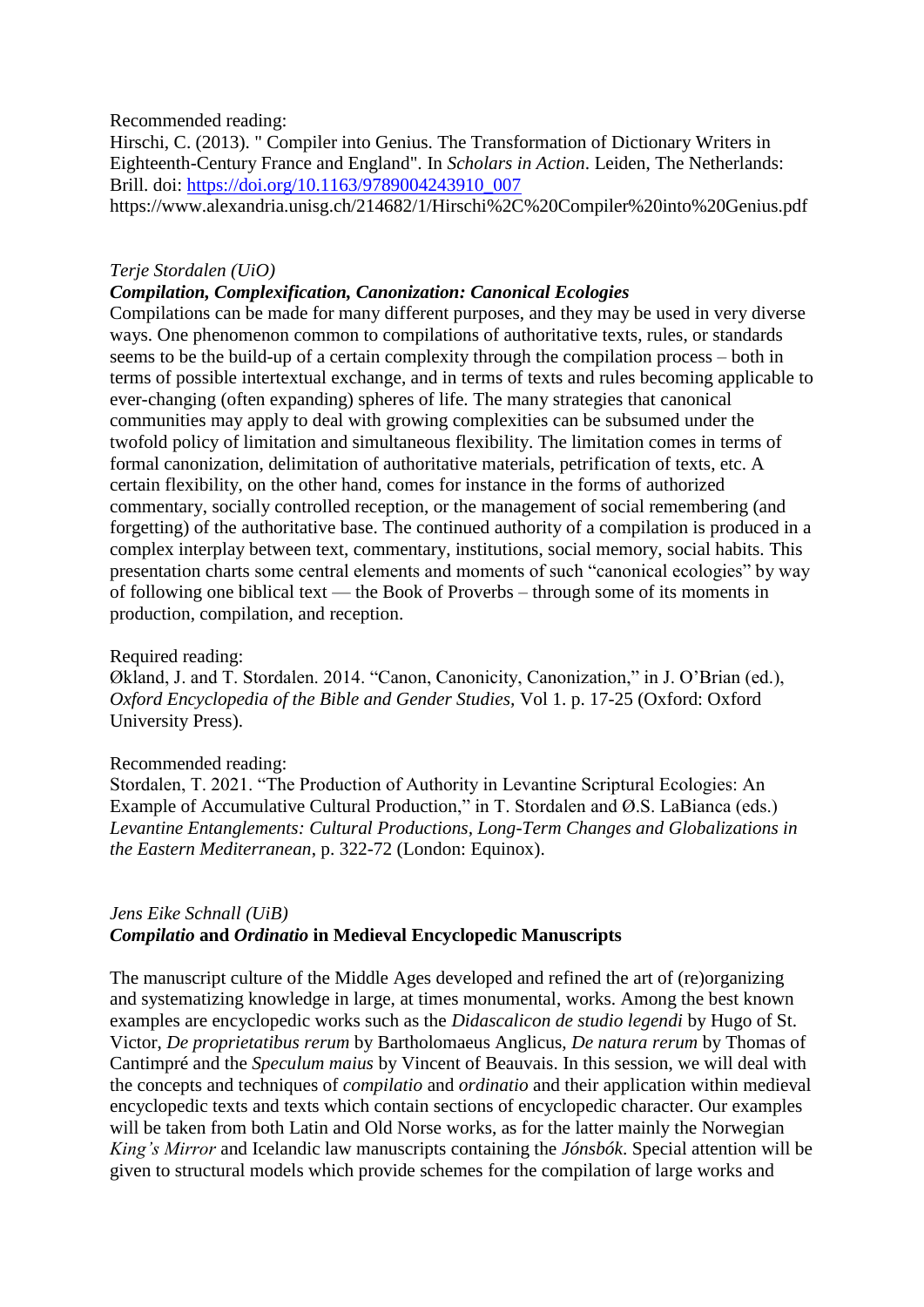which, at the same time, can be linked to the medieval art of memory. We will thus e.g. get a glimpse of the medieval roots of modern tree diagrams, medieval pedagogy, and see what makes a text on phlebotomy appear in legal manuscripts.

Required reading: N. Hathaway (1989) "*Compilatio": From Plagiarism to Compiling* (Los Angeles: University of Califronia Press)

*Jørn Øyrehagen Sunde* and *Brage Hatløy* (UiO and UiB)

## *Compilation in the Code of the Norwegian Realm of 1274*

One can think of legislation as a coin with two opposite sides, since law is an instrument both for stability and for change in society. Stability is a precondition for predictability, and hence for social order and economic growth. But law is also a political tool for governance, and hence an instrument for change.

Balancing stability and change may become a pressing issue during times when larger pieces of legislation are in the works, such as is the case in the writing of a code of law. When a large part of the entire body of law is in flux, the whole stability and ability for society to change is at stake.

A valuable and useful tool in the process of making new law is to reuse already existing law by editing, rearranging, rewriting, and supplementing it, and this can take the form of a compilation process. There is no universal formula on how to conduct the process because the balancing has to be done with regards to the existing instability in society, which again is decisive for the degree of changes possible to achieve.

The Code of the Norwegian Realm of 1274 was made by compiling older law that was edited, rearranged, rewritten and supplemented. It is hence a most suitable object of study to understand the art of compilation when making a code of law. At the same time, a study of the Code of 1274 gives insight in European and Norwegian medieval politics and society from a legal point of view, in an era of codification of law in Europe.

Required reading:

Korpiola, M. 2018. "High and Late Medieval Scandinavia: Codified Vernacular Law and Learned Legal Influences." In: Pihlajamäki H et al. (eds) *The Oxford Handbook of European Legal History*, pp. 378-404. (Oxford: Oxford University Press)

#### Recommended reading:

Hatløy, N. 2019. "Komparativ mellomalderrett: Eit døme på rettshistorisk komparativ metode." In: Jørn Øyrehagen Sunde (red.) *Fordom og forvetning – Ei handbok i rettshistorisk metode*, p. 123-142. (Oslo: Akademisk Publisering)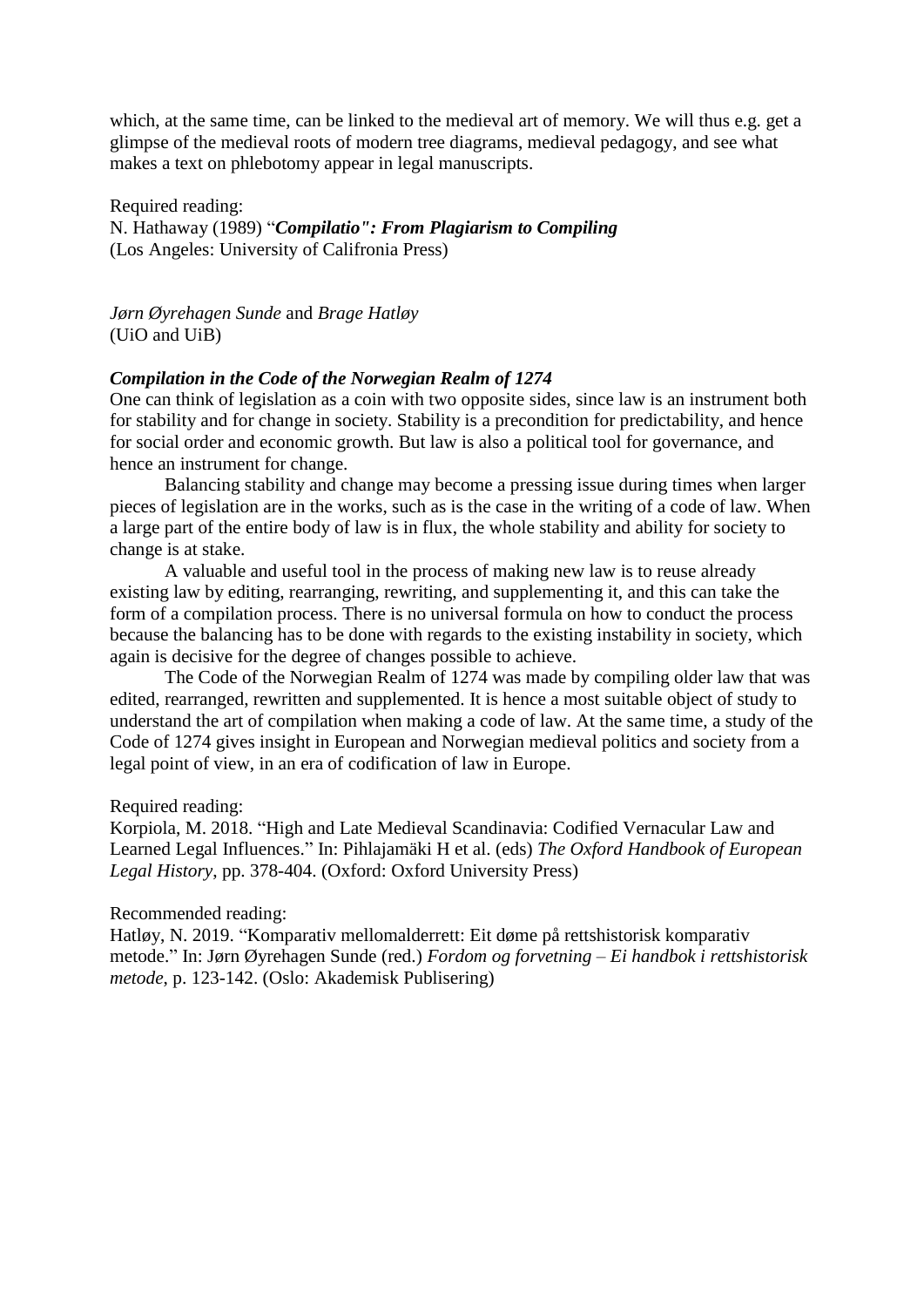*Mathias Schmoeckel* (University of Bonn)

## *The History of Expropriation and Its Relation to 1 Samuel 8*

The *sedes materiae* for expropriation for centuries was 1 Sam 8: The Prophet reminds the Jews, who wanted to have a king, what kings usually do: they take away the boys for their army and the money for their wars. The interpretation displays clearly how the Christian authors of the last millennium thought of kings and the legitimacy of expropriation.

Recommended reading:

Reynolds, S. 2010: "Before eminent domain: toward a history of expropriation of land for the common good." (Chapel Hill: The University of North Carolina Press)

This book is available at the University of Oslos digital libarary

[https://bibsys-almaprimo.hosted.exlibrisgroup.com/primo-](https://bibsys-almaprimo.hosted.exlibrisgroup.com/primo-explore/fulldisplay?docid=BIBSYS_ILS71519847470002201&context=L&vid=UIO&lang=no_NO&search_scope=default_scope&adaptor=Local%20Search%20Engine&isFrbr=true&tab=default_tab&query=any,contains,Susan%20Reynolds,%20Before%20Eminent%20Domain&offset=0)

[explore/fulldisplay?docid=BIBSYS\\_ILS71519847470002201&context=L&vid=UIO&lang=n](https://bibsys-almaprimo.hosted.exlibrisgroup.com/primo-explore/fulldisplay?docid=BIBSYS_ILS71519847470002201&context=L&vid=UIO&lang=no_NO&search_scope=default_scope&adaptor=Local%20Search%20Engine&isFrbr=true&tab=default_tab&query=any,contains,Susan%20Reynolds,%20Before%20Eminent%20Domain&offset=0) [o\\_NO&search\\_scope=default\\_scope&adaptor=Local%20Search%20Engine&isFrbr=true&tab](https://bibsys-almaprimo.hosted.exlibrisgroup.com/primo-explore/fulldisplay?docid=BIBSYS_ILS71519847470002201&context=L&vid=UIO&lang=no_NO&search_scope=default_scope&adaptor=Local%20Search%20Engine&isFrbr=true&tab=default_tab&query=any,contains,Susan%20Reynolds,%20Before%20Eminent%20Domain&offset=0) [=default\\_tab&query=any,contains,Susan%20Reynolds,%20Before%20Eminent%20Domain](https://bibsys-almaprimo.hosted.exlibrisgroup.com/primo-explore/fulldisplay?docid=BIBSYS_ILS71519847470002201&context=L&vid=UIO&lang=no_NO&search_scope=default_scope&adaptor=Local%20Search%20Engine&isFrbr=true&tab=default_tab&query=any,contains,Susan%20Reynolds,%20Before%20Eminent%20Domain&offset=0) [&offset=0](https://bibsys-almaprimo.hosted.exlibrisgroup.com/primo-explore/fulldisplay?docid=BIBSYS_ILS71519847470002201&context=L&vid=UIO&lang=no_NO&search_scope=default_scope&adaptor=Local%20Search%20Engine&isFrbr=true&tab=default_tab&query=any,contains,Susan%20Reynolds,%20Before%20Eminent%20Domain&offset=0) [<https://bibsys-almaprimo.hosted.exlibrisgroup.com/primo](https://bibsys-almaprimo.hosted.exlibrisgroup.com/primo-explore/fulldisplay?docid=BIBSYS_ILS71519847470002201&context=L&vid=UIO&lang=no_NO&search_scope=default_scope&adaptor=Local%20Search%20Engine&isFrbr=true&tab=default_tab&query=any,contains,Susan%20Reynolds,%20Before%20Eminent%20Domain&offset=0)[explore/fulldisplay?docid=BIBSYS\\_ILS71519847470002201&context=L&vid=UIO&lang=n](https://bibsys-almaprimo.hosted.exlibrisgroup.com/primo-explore/fulldisplay?docid=BIBSYS_ILS71519847470002201&context=L&vid=UIO&lang=no_NO&search_scope=default_scope&adaptor=Local%20Search%20Engine&isFrbr=true&tab=default_tab&query=any,contains,Susan%20Reynolds,%20Before%20Eminent%20Domain&offset=0) [o\\_NO&search\\_scope=default\\_scope&adaptor=Local Search](https://bibsys-almaprimo.hosted.exlibrisgroup.com/primo-explore/fulldisplay?docid=BIBSYS_ILS71519847470002201&context=L&vid=UIO&lang=no_NO&search_scope=default_scope&adaptor=Local%20Search%20Engine&isFrbr=true&tab=default_tab&query=any,contains,Susan%20Reynolds,%20Before%20Eminent%20Domain&offset=0)  [Engine&isFrbr=true&tab=default\\_tab&query=any,contains,Susan Reynolds, Before Eminent](https://bibsys-almaprimo.hosted.exlibrisgroup.com/primo-explore/fulldisplay?docid=BIBSYS_ILS71519847470002201&context=L&vid=UIO&lang=no_NO&search_scope=default_scope&adaptor=Local%20Search%20Engine&isFrbr=true&tab=default_tab&query=any,contains,Susan%20Reynolds,%20Before%20Eminent%20Domain&offset=0)  [Domain&offset=0>](https://bibsys-almaprimo.hosted.exlibrisgroup.com/primo-explore/fulldisplay?docid=BIBSYS_ILS71519847470002201&context=L&vid=UIO&lang=no_NO&search_scope=default_scope&adaptor=Local%20Search%20Engine&isFrbr=true&tab=default_tab&query=any,contains,Susan%20Reynolds,%20Before%20Eminent%20Domain&offset=0)

## *Eirik Hovden (UiB)*

## *Compilation, canonization, and codification in the Islamic legal tradition*

Islamic scholars have over the centuries developed a vast and rich scholarly textual tradition where legal theory (jurisprudence, *fiqh*) is a core discipline. Large parts of these developments have taken place in cosmopolitan scholarly networks outside direct control of a central state. Compilation has been a way of managing the diversity of sources and potential legal rules that arose over the centuries, something the legal anthropologist Brinkley Messick have called "the library" (2018). Some of these library texts were canonized by various "communities of interpretation", the most famous of which are the four Sunni legal "schools" (*madhhab*s), although many other existed and exists. In the process of managing "library-texts", explicit and implicit criteria for inclusion were made. Efforts of reducing a potential destructive plurality and incoherence early on led to codification, even if such codes were primarily meant for scholarly and didactic purposes and thus functionally different from later, modern Islam-inspired legislation. "Compilations", "Canons" and "Codes" are terms or concepts that some see as foreign to the Islamic tradition and thus of limited use. I argue that these terms, separately or in juxtaposition, are highly useful as hermeneutical tools that open for comparative endeavours and theoretical that generate new questions and perspectives, drawing our attention to agency, social settings and historical contexts.

Required reading: Brinkley Messick, Shari'a Scrips (2018), introduction, pages 20-30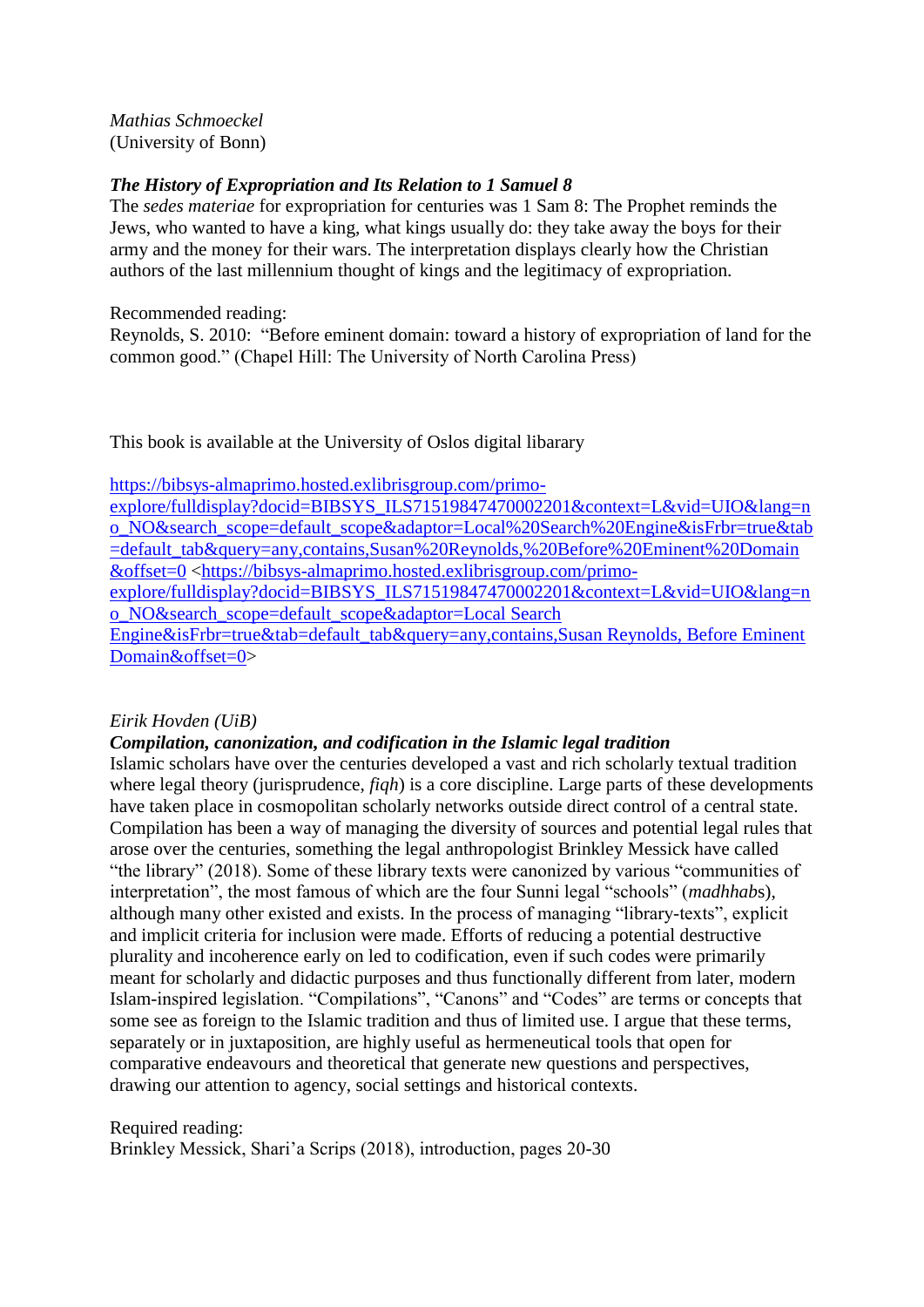Recommended reading: Brinkley Messick, Shari'a Scrips (2018), introduction, pages 1-20

Marion Katz, The Age of Development and Continuity, 12th-15th Centuries EC, in The Oxford Handbook of Islamic law, Ed. A. Emon and R. Ahmed (2018)

### *Tone Irene Brekke* (UiO)

# *From Canonized to Canonizing Women in British Romanticism: Anthologies and Lists of Excellent Women Writers as Feminist Praxis?*

The late eighteenth century is frequently referred to as a period in which our modern notion of the literary emerges. One phenomenon that accompanies the changes in the literary marketplace in this period, is the growing interest in literary anthologies. Although they frequently contained references to religious texts, some of these explicitly present themselves as secular, literary canons. Not surprisingly, these "lists" do for the most part exclude women writers. The cultural and ideological work invested in these canons, such as their contribution to the formation of a national and male, middle-class identity has been pointed out by many critics. What has not received much critical attention is, however, the anthologies and canons launched by women writers of the eighteenth-century.

This presentation points to some of the canonizing efforts in the translations, selections of texts, authors, and lists of "excellent women" in Mary Wollstonecraft's anthology, *The Female* Reader (1789), Mary Robinson's pamphlet *A Letter to the Women of England* (1799), Anna Letitia Barbauld's *The British Novelists* (1810) and Mary Hays' *Female Biography, or, Memoirs of Illustrious and Celebrated Women* (1807). That British women writers in the second half of the eighteenth century, such as Hays, Wollstonecraft, Robinson and Barbauld developed and financed their careers as poets and authors of fictions and pamphlet by working as reviewers and translators is well known. Less debated, however, is their role as cultural "transmitters" in the development of the emerging English literary canon. A central point of this presentation will be to reevaluate the understanding of cultural authorship and its gendered hierarchies. Instead of viewing women's roles as translators, editors and reviewers as a secondary activity limited to passively reproducing and transmitting texts, perhaps we need to reevaluate and widen the discussion of canonic processes to include such cultural work?

#### Required reading:

Wollstonecraft, Mary. Selections from The Female Reader (1789): "Preface, "Select Desultory Thoughts addressed to Females, and "Book IV Devotional Pieces, and Reflections on Religious Subjects." pp. iii-xx, 1-16, 354-394.

Wollstonecraft, Mary. Selections from A Vindication of the Rights of Woman (1792): "Chap. 1: The rights and involved duties of mankind considered" and "Chap 2: The prevailing opinion of a sexual character discussed" New Haven and Yale: Yale University Press, 2014. pp. 37-44, 45-63.

Recommended reading: Barbauld, Anna Letitia. "An Address to the Deity" Poems (1773). p 41-44.

Taylor, Barbara: "Feminism and Enlightened Religious Discourses" in Women, Gender and Enlightenment (Sarah Knott and Barbara Taylor, eds.) New York: Palgrave, 2005. p 410-15.